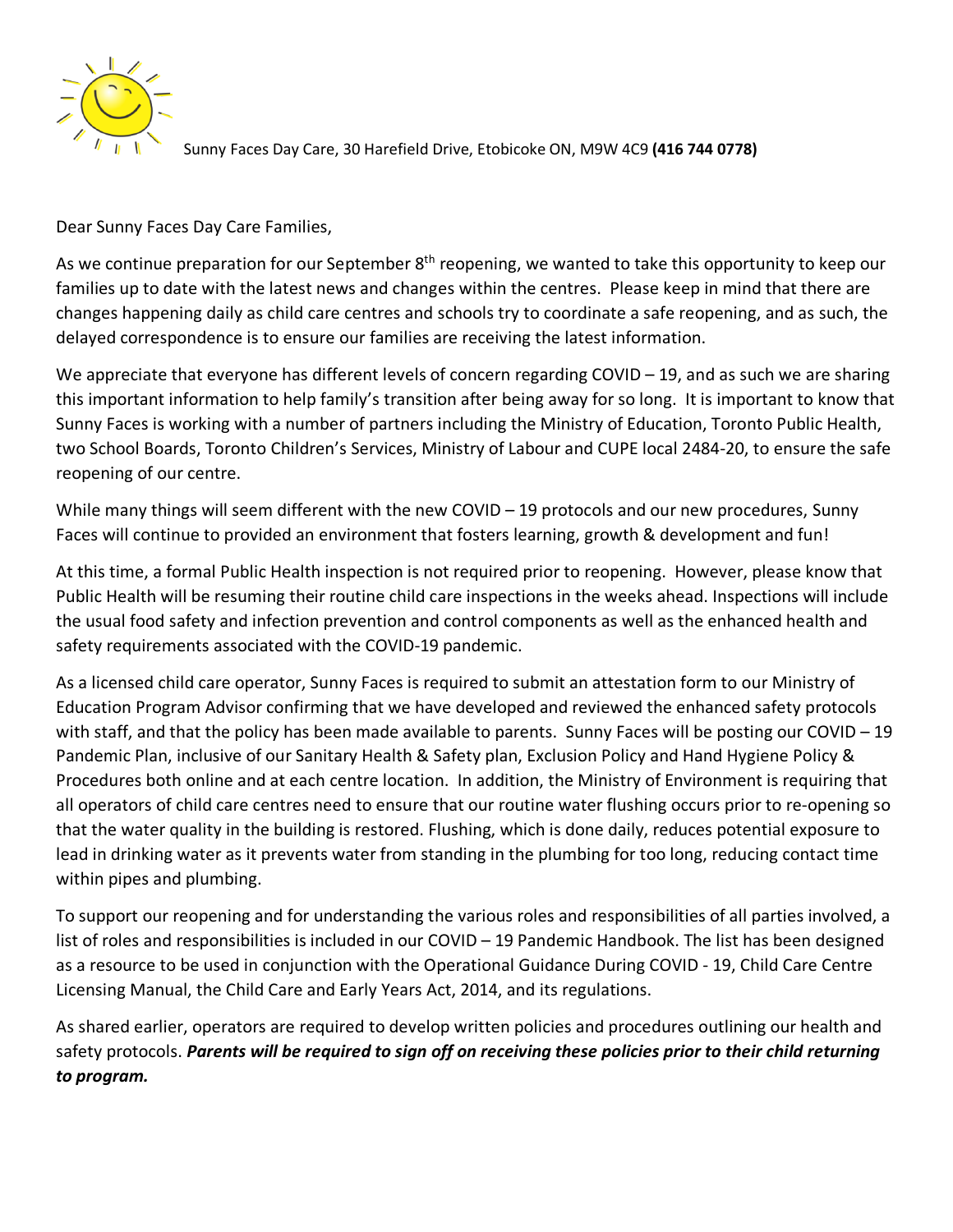Parents may print the COVID – 19 Policies and Procedures Checklist found on the website, sign it and bring it with you when you drop off your child on the first day. You may also scan it and email it to the centre.

Sunny Faces has developed a COVID – 19 Pandemic Policies and Protocols inclusive of the following areas:

- Health Screening Procedure
- Entrance Screen
- Hand Hygiene Policy and Procedures
- Sanitary Health and Safety Protocols
- Exclusion Policy

The following is a detailed list of procedures to know and understand when returning to the child care centre at either Rivercrest or St. Benedict locations.

# **GENERAL**

- 1. Sunny Faces will be offering full day care at **RIVERCREST** from September 8th 14th, while schools are closed
- 2. Sunny Faces will be offering full day care at **ST. BENEDICT** from September  $8<sup>th</sup> 11<sup>th</sup>$ , while schools are closed
- 3. When open, both sites will be open from 7am until 6 pm on full day operations
- 4. Beginning Tuesday September 15<sup>th</sup>, both sites will be offering before and after school care from 7 am until school starts and from school end until 6 pm
- 5. Masks are mandatory for ALL staff and children who will be entering either child care centre location. For those individuals with medical conditions that prevent the wearing of a mask, must provide a doctor's note that lists the reason for exemption. A doctor's note exemption must fall within the Toronto Public Health exemption criteria. If a staff or child are unable to wear a mask due to medical reasons, a shield (provided by the family) will be required.
- 6. Social distancing will be reinforced throughout the day, to maintain a 2 metre/6ft
- 7. There is a NO sharing policy in place until further notice (food, toys, water bottles)
- 8. No personal items are allowed to be brought into program rooms (excluding a small blanket for preschool children for napping, a water bottle)
- 9. Preschool blankets will remain onsite and washed at the end of every day by Sunny Faces
- 10. All personal items must be clearly labelled with the child's name
- 11. Spare clothing, sunscreen and a jacket can be brought on site in a small back pack or bag that will be kept in the child's locker.
- 12. All children will be required to have indoor shoes that are to left at the centre
- 13. Outdoor play time will be increased. Make sure you are providing appropriate clothing for the weather.

STAFF ARE MAKING EVERY EFFORT TO CONNECT WITH OUR FAMILIES TO CONFIRM RETURNING FAMILIES AND VERIFY REGISTRATION COMPLETION.

IF YOU HAVE NOT SUBMITTED AN UP TO DATE REGISTRATION PACKAGE, OR IF YOU ARE MISSING ANY PART OF THE REGISTRATION PACKAGE, INCLUDING BANK DEPOSIT FORMS, YOU WILL NOT BE ABLE TO BEGIN IN PROGRAM.

IF YOU ARE UNSURE OF YOUR STATUS, PLEASE EMAIL HELEN PRIMI AT [hpsunnyfaces@outlook.com](mailto:hpsunnyfaces@outlook.com) TO INQUIRE.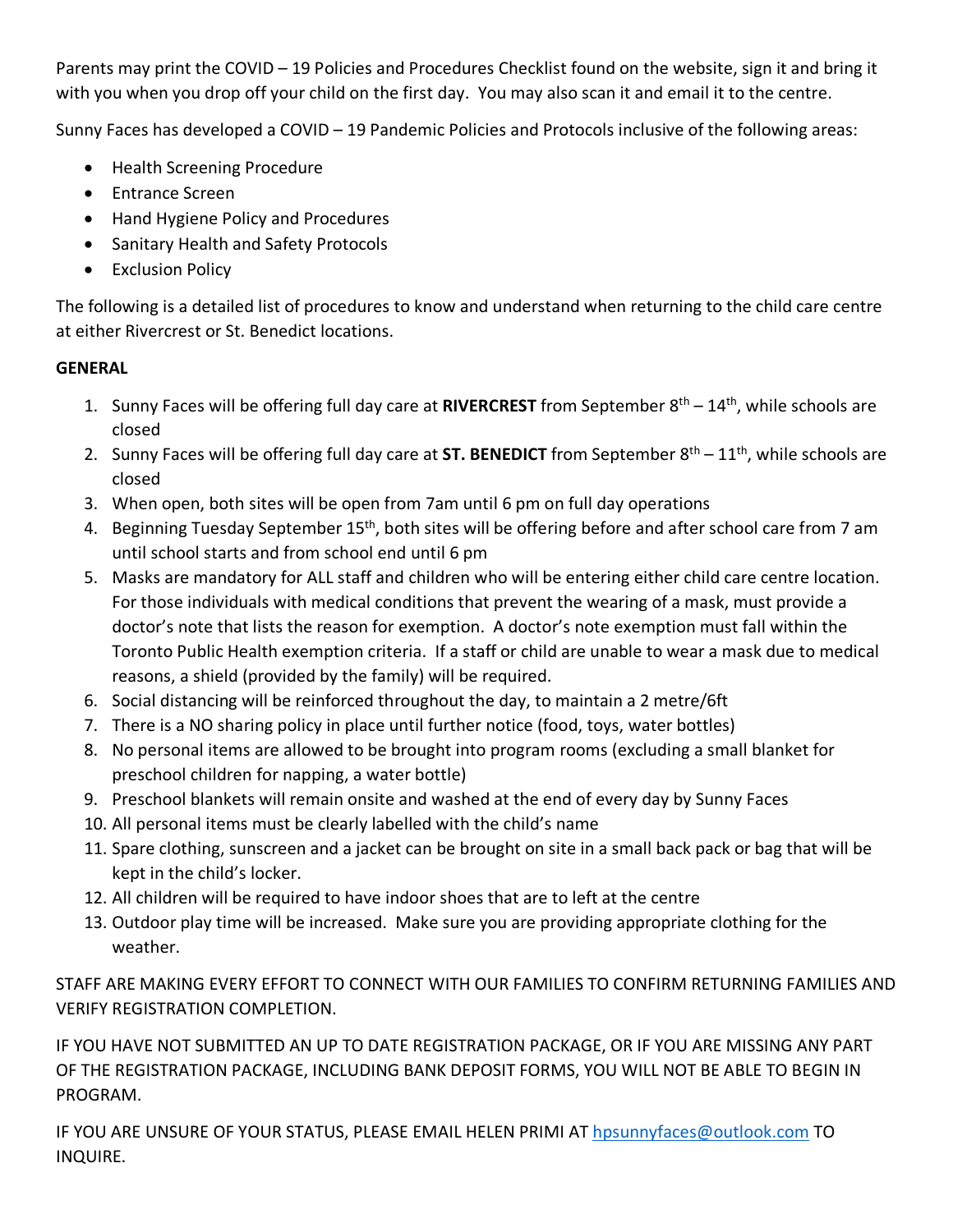#### **SCREENING AND VISIBLY MARKED PHYSICAL SPACE**

**ALL** children, staff and visitors must be screened before entering **Sunny Faces** and will be monitored throughout the day for COVID-19 related symptoms.

- Children, staff and visitors will need to complete a health check and screening prior to entry into the facility
- A designated screening area has been set up outside (or in inclement weather) inside the entrance of the child care centre in a manner that physical distancing can be maintained (2m or 6 ft)
- Visual markers/cues spaced two metres/six feet apart have been provided to assist children and parents/guardians to maintain a two-metre distance from each other when waiting to be screened
- Hand sanitizers (70 90% alcohol concentration) will be available at the screening station

# **Individuals who answered 'YES' to any of the screening questions or have visible signs of illness or have a fever, will NOT be admitted to the facility and will be referred to Telehealth for further information and direction**

- Only one entrance/exit will be used to ensure effective monitoring and screening practices
- Parents are requested to arrange for only one parent to perform pick up and drop off duties
- Only one parent can enter the screening area with their child/children
- Parents may not enter the centre beyond screening area

# **ENTRY/DROP OFF**

- **Preschool, School Age Room 6 and School Age Gym –** All children in these groups will enter and exit the building through the PARKING LOT doors. Line up on the orange markers located outside on the ground along the side of the building (smiley faces). All parents will be asked to submit their questionnaire or be asked a series of questions to answer for themselves and their child. All children will have their temperature taken and recorded prior to entry into the centre. A staff member will escort each child to their program room.
- **JK/SK Room 15 –** All children registered in JK/SK will enter and exit the building through the KINDERGARTEN doors. Line up on the orange markers located on the ground along the side of the building (smiley faces). All parents will be asked to submit their questionnaire or will be asked a series of questions to answer for themselves and their child. All children will have their temperature taken and recorded prior to entry into the centre.

### **EXIT/PICK UP**

- **Preschool, School Age Room 6 and School Age Gym –** All children in these cohorts will exit the building through the PARKING LOT doors. Parents must call the centre at 416 744 0778 **15 minutes prior to pick up**. Parents are encouraged to sign up for a pick up time when they drop their child off in the morning. This will help to alleviate waiting times. All children will have their temperature taken and recorded before leaving the centre.
- **Exit/Pick Up JK/SK Room 15 –** All children registered in JK/SK will exit the building through the KINDERGARTEN doors. Parents are encouraged to sign up for a pick up time when they drop their child off in the morning. This will help to alleviate waiting times. All children will have their temperature taken and recorded before leaving the centre.